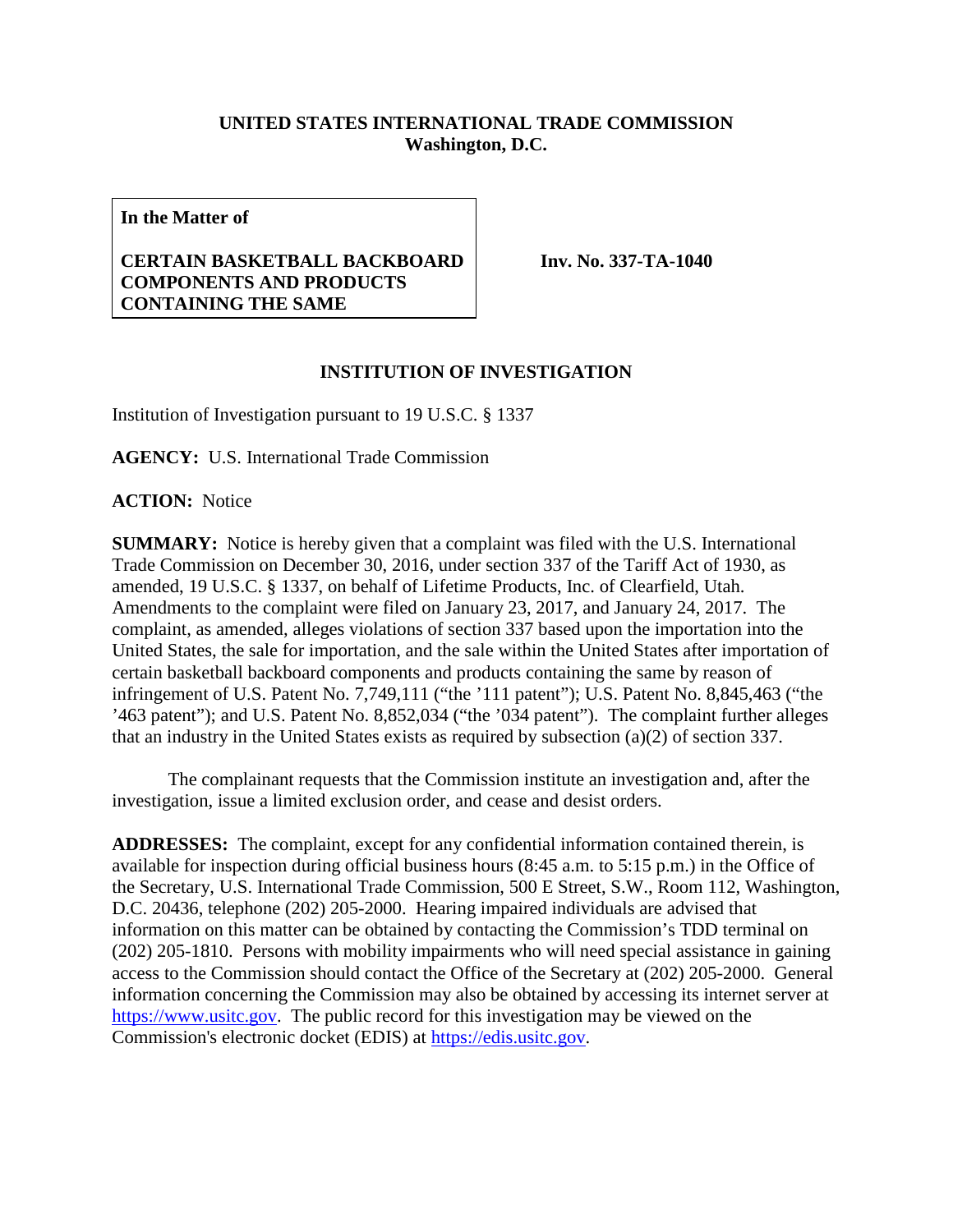**FOR FURTHER INFORMATION CONTACT:** The Office of the Secretary, Docket Services Division, U.S. International Trade Commission, telephone (202) 205-1802.

**AUTHORITY:** The authority for institution of this investigation is contained in section 337 of the Tariff Act of 1930, as amended, and in section 210.10 of the Commission's Rules of Practice and Procedure, 19 C.F.R. § 210.10 (2016).

**SCOPE OF INVESTIGATION:** Having considered the complaint, the U.S. International Trade Commission, on February 1, 2017, **ORDERED THAT** –

(1) Pursuant to subsection (b) of section 337 of the Tariff Act of 1930, as amended, an investigation be instituted to determine whether there is a violation of subsection  $(a)(1)(B)$  of section 337 in the importation into the United States, the sale for importation, or the sale within the United States after importation of certain basketball backboard components and products containing the same by reason of infringement of one or more of claims 1, 10, 19, 25, and 35 of the '111 patent; claims 1, 2, 6, 12, and 23 of the '463 patent; and claims 18, 26, 28, 39, and 43 of the '034 patent, and whether an industry in the United States exists as required by subsection  $(a)(2)$  of section 337;

(2) For the purpose of the investigation so instituted, the following are hereby named as parties upon which this notice of investigation shall be served:

(a) The complainant is:

Lifetime Products, Inc. Freeport Center, Building D-11 Clearfield, UT 84016

(b) The respondents are the following entities alleged to be in violation of section 337, and are the parties upon which the complaint is to be served:

> Russell Brands, LLC d/b/a Spalding One Fruit of the Loom Drive Bowling Green, KY 42102

Reliable Sports Equipment (Wujiang) Co. Ltd. No. 4888 Linhu Road Lili Town, Wujiang City Jiangsu, China 215212

(3) For the investigation so instituted, the Chief Administrative Law Judge, U.S. International Trade Commission, shall designate the presiding Administrative Law Judge.

The Office of Unfair Import Investigations will not be named as a party to this investigation.